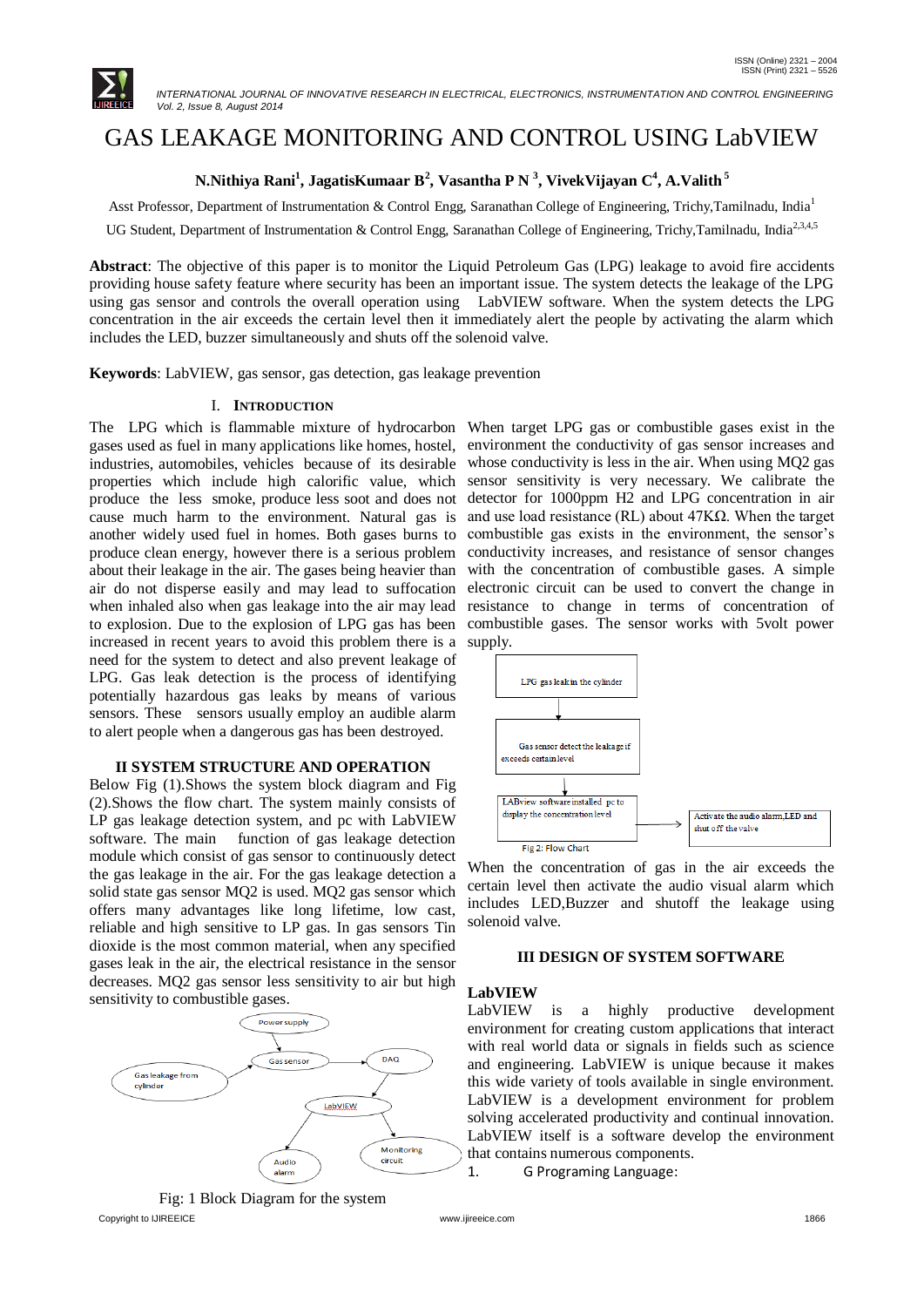

 *INTERNATIONAL JOURNAL OF INNOVATIVE RESEARCH IN ELECTRICAL, ELECTRONICS, INSTRUMENTATION AND CONTROL ENGINEERING Vol. 2, Issue 8, August 2014*

G Programing language is a central tool LabVIEW using it you can quickly tight it together data acquisition, analysis, and logic operations and understand how data is being modified. It is a high level data flow graphical programming language designed to develop application that are

- a. Interactive
- b. Executing parallel
- c. Multicore

LabVIEW contains powerful optimizing compiler that examines your block diagram and directly generates efficient machine codes.

2. Hardware Support

With labview you can use all of your hardware with single development environment.connectivity is made possible with driver software which serves as the communication layer between labview and your hardware.labview supports thousands of hardware device including scientific instruments, data acquisition device, sensors, cameras, motors and actuators, machine vision and image processing hardware, wireless sensors and fieldprogrammable gate arrays (FPGAs). In the rare event a LABview driver doesn't already exist you can also import driver from other programming languages.

3. UI Components and Reporting Tools

UI tools are a set of reusable VIs that can help you create a better user interface experience. Interactive control such as graph, LED, and tables to view your acquire data. There are many tools to save a data to files are database, or automatically generate reports. Every LabVIEW block diagram also has an associated front panel which is user interface of your application. On the front panel you can place generic control and indicator such as string, buttons, number and indicators such as thermometer, and dials and scales.

4. Models of Computation

Simulation syntax, state chart, component-level IP codes, interupt driven programming, ODE modeling, C code. When LabVIEW was first released, G was the only way to define the functionality needed.

5. Technology Abstraction

Harness emerging technologies such as FPGA's multicoreCPUs and virtualization without painful relearning and additional development effort.

# IV **TOOLS USED IN LabVIEW**

The tools which used in this program are

# 1. While Loop

While loop is a control flow statement that allows the program to be repeatly based upon the given condition. For building the while loop select the while loop from the structure palatte under the function palatte. Drag the selection rectangle around the selection of the block diagram you want to repeat.



#### 2. Case Structure

Case structure has one or more subdiagrams,orcases,exactly one of which executes when the structure executes.

3. Data Acquisation Card

DAQ is used to interface the hardware and software.its used to acquire data from sensor, thermocouple, potentiometer etc. DAQ is used to measure voltage,current,resistance and temperature.



#### 4. Select Function

Return the value wired to the T or F input,depending on the value of S.if S is true, this function returns the value wired to T. If S is false, this function returns the value wired to F. For building the select function select the select function under comparison palatte.



#### 5. Comparison Tools

In this paper we are using greater than and less than functions , which will be used to compare the input values from the gas sensor with the given values. According to the result the further process will take place.



### 6. Front Panel Controls and Indicators

Controls and indicators are used to display the corresponding numeric value. When you right click the terminal and select the Create-Control or Create-indicator. We are using a toggle switch which is used to represent